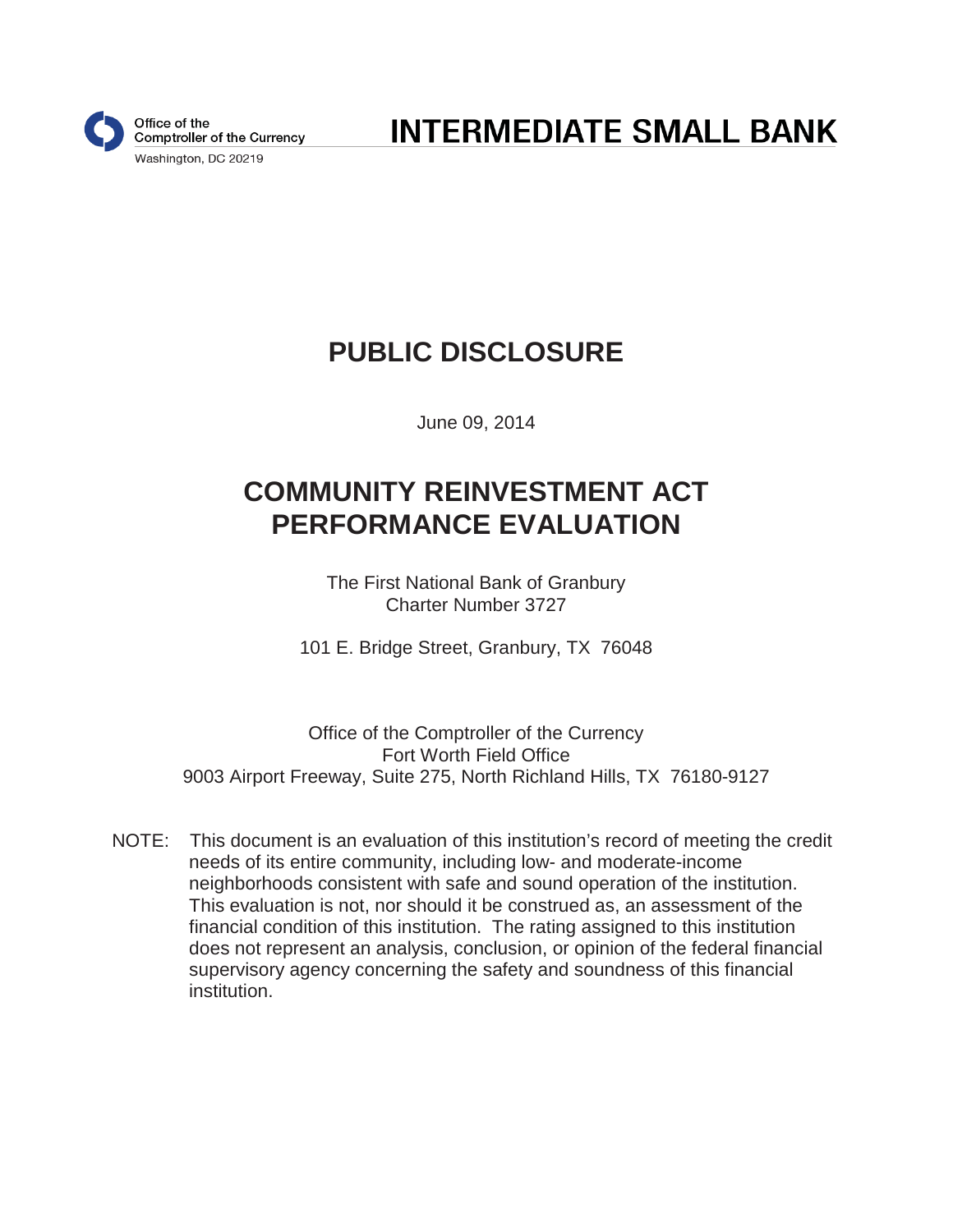### **INSTITUTION'S CRA RATING: This institution is rated Satisfactory.**

#### **The Lending Test is rated: Satisfactory. The Community Development Test is rated: Satisfactory.**

The First National Bank of Granbury (FNB) has a satisfactory record of meeting community credit needs. This conclusion is based on the following:

- A majority of FNB's loans were originated within the assessment area (AA).
- The average quarterly loan-to-deposit (LTD) ratio is reasonable.
- FNB's distribution of loans to businesses with gross revenues of less than \$1 million is excellent. FNB's overall distribution of home mortgage products and consumer loans to low- and moderate-income (LMI) families is adequate when considering performance context issues.
- No consumer complaints regarding FNB's CRA performance were received during this evaluation period.
- FNB's community development (CD) performance demonstrates adequate responsiveness to the CD needs of its AA.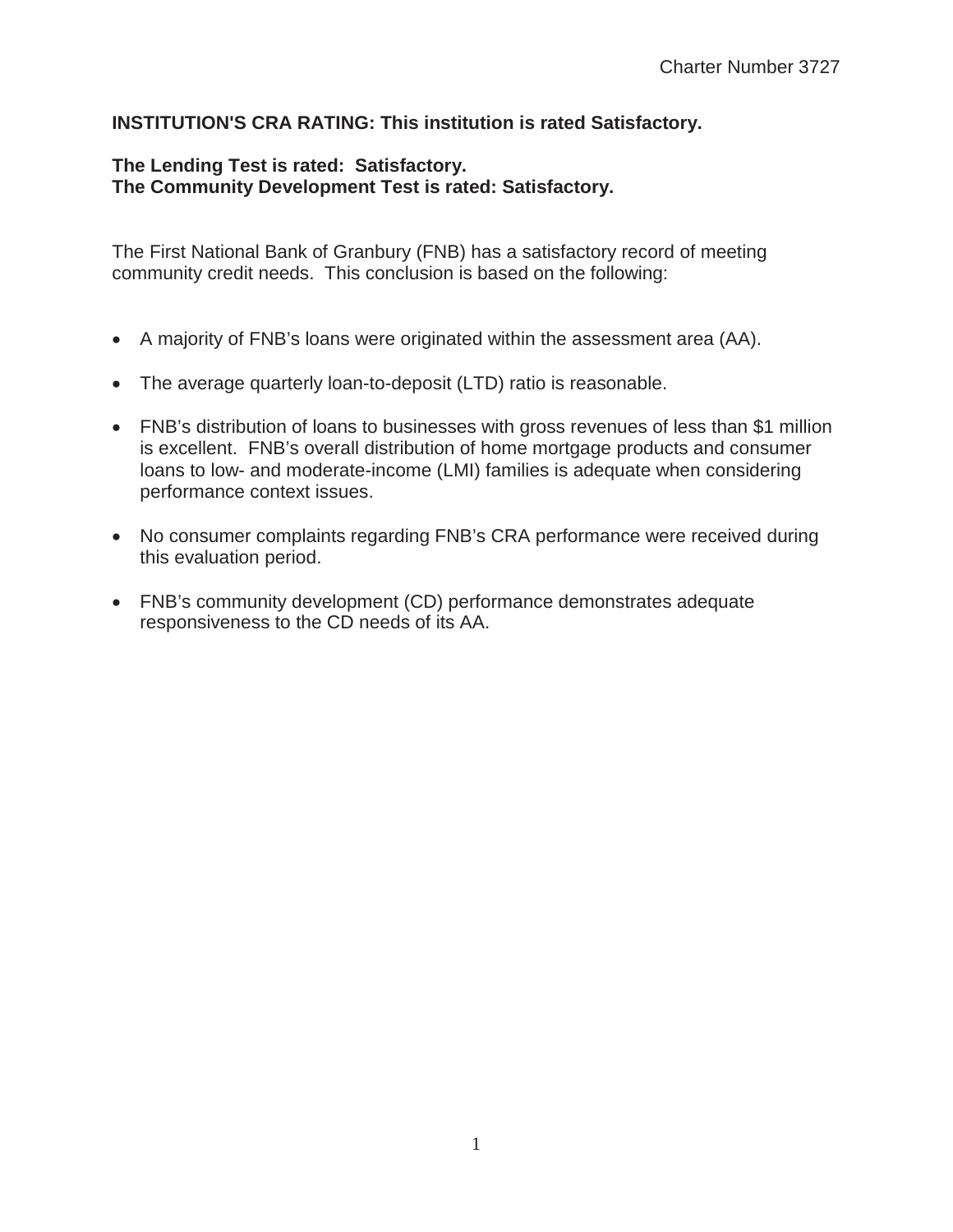## **COMMUNITY DEVELOPMENT TEST**

FNB's responsiveness to the community development needs of the AA through CD lending, investments, and services is adequate. Our conclusion is based on the bank's level of activity and performance context.

FNB demonstrates an adequate responsiveness to the CD needs of the AA through the use of CD loans, qualified investments, and CD services considering the bank's capacity and financial condition, and the need and availability of such opportunities in the AA. The bank centers its CD efforts primarily in qualified investments.

The evaluation period starts at the date of the last CRA evaluation period (May 21, 2012) and goes to the date of the current CRA evaluation (June 9, 2014).

### **Number and Amount of Community Development Loans**

Considering the needs and opportunities in the AA, and FNB's performance context and capacity, the bank's performance is adequate relative to CD lending.

FNB has one CD loan and it was renewed during the evaluation period, in the amount of \$338 thousand. This loan provided permanent financing for the construction of a senior citizen's center, which houses the Hood County Committee on Aging. This organization provides services and activities that significantly impact LMI individuals in the AA. This organization's mission is to meet the needs of the senior citizens of Hood County. This is accomplished through an extensive on-site meals program, meal delivery program (Meals on Wheels), transportation for medical appointments and grocery shopping, homemaker housekeeping services, and daily activities designed to keep seniors active and involved. Services provided by this organization are primarily tailored to benefit LMI elderly individuals in the AA.

### **Number and Amount of Qualified Investments**

Considering the needs and opportunities in the AA, and FNB's performance context and capacity, the bank's performance is excellent relative to qualified investments. During the evaluation period, FNB had 12 qualified investments totaling \$1,463 thousand, nine of which were charitable donations totaling \$12 thousand.

Most notable was a \$1.0 million equity investment in the Solomon Hess SBA Loan Fund. The Fund purchases the federally guaranteed portion of SBA loans made to businesses located in the AA of banks investing in the fund. It was formed to provide liquidity to small business lenders and to meet the demand for CRA qualified investments. The Fund is certified by the Community Development Financial Institutions (CDFI) Fund of the U.S. Treasury Department as a Community Development Entity. FNB's investment is allocated to an SBA loan made to a Granbury gas and convenience store. This investment qualifies for CD because five permanent jobs were created or retained, most of which will be/are staffed by low- and moderate